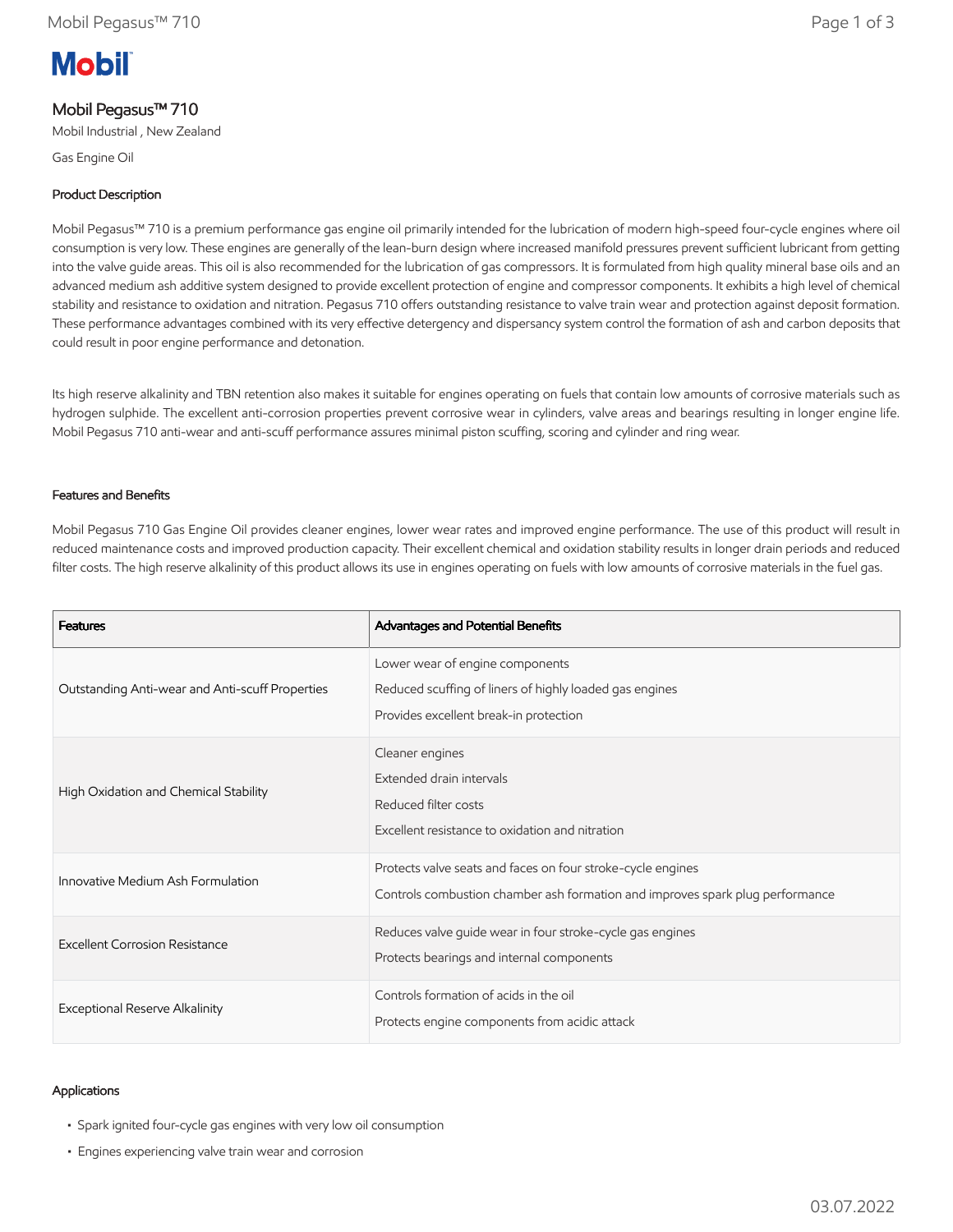# Mobil Pegasus™ 710 Page 2 of 3

- Engines operating on fuel containing low levels of sulphur and chlorine compounds
- Reciprocating compressor cylinders compressing natural gas
- High output or ambient rated engines operating at or in excess of rated capacity under high temperatures

# Specifications and Approvals

| This product has the following approvals:                                                                                               |  |
|-----------------------------------------------------------------------------------------------------------------------------------------|--|
| INNIO Waukesha Engine Cogeneration / Gas Compression Applications Using Pipeline Quality Gas                                            |  |
| Rolls-Royce Solutions Augsburg (former MTU Onsite Energy) Gas Engines Series 400 - all engines with biogas, sewage gas and landfill gas |  |
| MAN M 3271-4                                                                                                                            |  |
| INNIO Jenbacher TI 1000-1109 (Class B fuel gas, Type 2 & 3)                                                                             |  |
| MAN Energy Solutions Augsburg (Heritage MAN B&W) 4 Stroke medium speed engines for LNG operation                                        |  |
| SIEMENS Energy / GUASCOR All natural gas engine model types (except 86EM and 100EM)                                                     |  |

#### Properties and Specifications

| Property                                                   |               |
|------------------------------------------------------------|---------------|
| Grade                                                      | <b>SAE 40</b> |
| Ash, Sulfated, mass%, ASTM D874                            | 1.0           |
| Flash Point, Cleveland Open Cup, °C, ASTM D92              | 249           |
| Kinematic Viscosity @ 100 C, mm2/s, ASTM D445              | 13.2          |
| Kinematic Viscosity @ 40 C, mm2/s, ASTM D445               | 121           |
| Pour Point, °C, ASTM D97                                   | $-15$         |
| Specific Gravity, 15.6 C/15.6 C, ASTM D1298                | 0.896         |
| Viscosity Index, ASTM D2270                                | 98            |
| Density 15 C, kg/L, CALCULATED                             | 0.896         |
| Base Number - Xylene/Acetic Acid, mg KOH/g, ASTM D2896 (*) |               |

(\*) use of other ASTM approved solvents may yield different results

## Health and safety

Health and Safety recommendations for this product can be found on the Material Safety Data Sheet (MSDS) @ [http://www.msds.exxonmobil.com/psims](http://www.msds.exxonmobil.com/psims/psims.aspx) /psims.aspx

All trademarks used herein are trademarks or registered trademarks of Exxon Mobil Corporation or one of its subsidiaries unless indicated otherwise.

01-2022 Mobil Oil New Zealand Limited 164-188 Beaumont St Auckland New Zealand